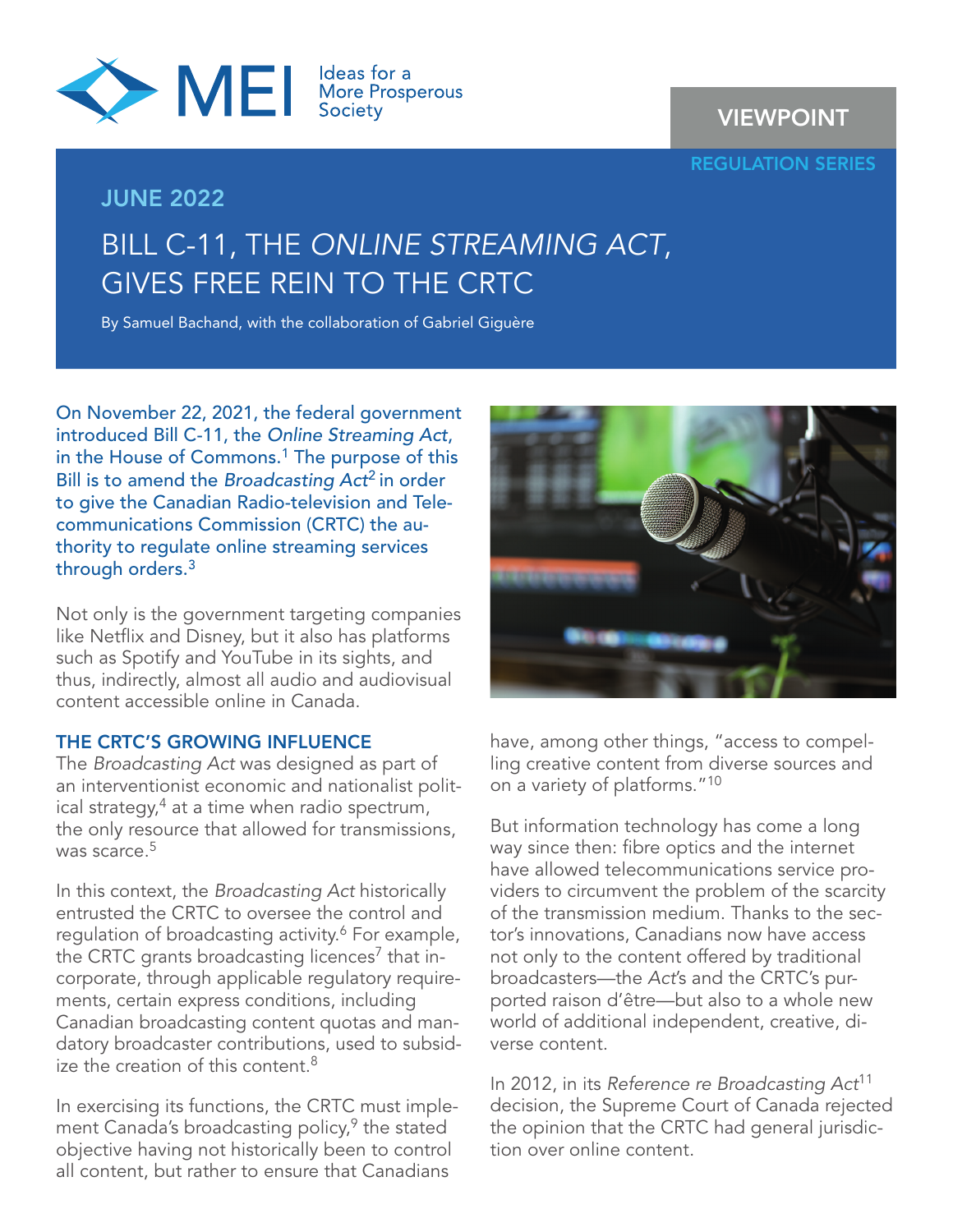The goal of Bill C-11 is thus to correct the current legislation's blind spots and expand the CRTC's empire. If adopted in its current form, Canadians could see a massive bureaucratization of today's most dynamic spaces for creativity and expression.

#### CONTROLLING STREAMING INDIRECTLY

Bill C-11 obviously targets content streaming platforms like Netflix and Disney.12 These "online undertakings" ("undertakings for the transmission or retransmission of programs over the Internet for reception by the public")13 would fall under the CRTC's authority. Certain interest groups, like ADISQ, consider this a government attempt to collect taxes from these companies.<sup>14</sup> Others worry, not without reason, about the potentially harmful economic, cultural, and legal consequences<sup>15</sup> of imposing a burdensome government mechanism in an area where freedom and the almost total lack of regulation have worked wonders so far.

It is not unreasonable to think that the golden age of online series and documentaries would likely never have emerged if the internet had been regulated by a panel of bureaucrats enforcing government policies.

It is worth noting, however, that government spokespersons have barely mentioned another regulatory aspect that is even more concerning: In contradiction with the Supreme Court's 2012 decision, Bill C-11 would allow the CRTC to gain jurisdiction over any "program," namely any unique audio or audiovisual content that is either:

i) monetizable (directly or indirectly generates revenues);

ii) broadcast by a company holding a licence; or

iii) tagged with a unique identifier under an international standards system (for example, musical content with copyright protection).<sup>16</sup>

Pablo Rodriguez, Minister of Canadian Heritage and sponsor of Bill C-11, has said on several occasions that the bill was not aimed at users or

creators who publish their own content.<sup>17</sup> It is true that content that does not generate revenue directly or indirectly for the person who uploads it (or who owns the rights to the content) cannot be regulated as such. However, the CRTC's Chair noted that it would be possible to regulate home videos, contrary to what Minister Rodriguez had stated.18

Section 4 of Bill C-11 would give the CRTC the discretionary power to regulate streaming platforms, such as YouTube and TikTok, which host this kind of content.

The golden age of online series and documentaries would likely never have emerged if the internet had been regulated by a panel of bureaucrats.

For example, the CRTC could issue orders to a certain kind of platform to regulate the dissemination of content considered potentially misleading, deceptive, or hateful, as it already does for TV content under the *Television Broadcasting Regulations, 1987*. 19 These platforms would likely adopt a general and uniform policy to comply with the orders, despite the exemptions enjoyed by certain content—notably political videos and podcasts—under Bill C-11. The end result would thus be the same, through the intermediary of these platforms which could therefore be constrained to manage, in the manner wished by the CRTC, independent content that would otherwise be exempted.

#### THREATS TO FREEDOM OF EXPRESSION

In short, Bill C-11's flaws would give the CRTC a great deal of latitude to indirectly control content generated by individual users. It has the potential to push streaming platforms and social media toward a highly regulated environment.20

A wealth of expressive content (podcasts, video clips, etc.) protected by freedom of expression would fall under the CRTC's authority or, at the very least, could suffer the consequences of CRTC orders targeting the platforms that host